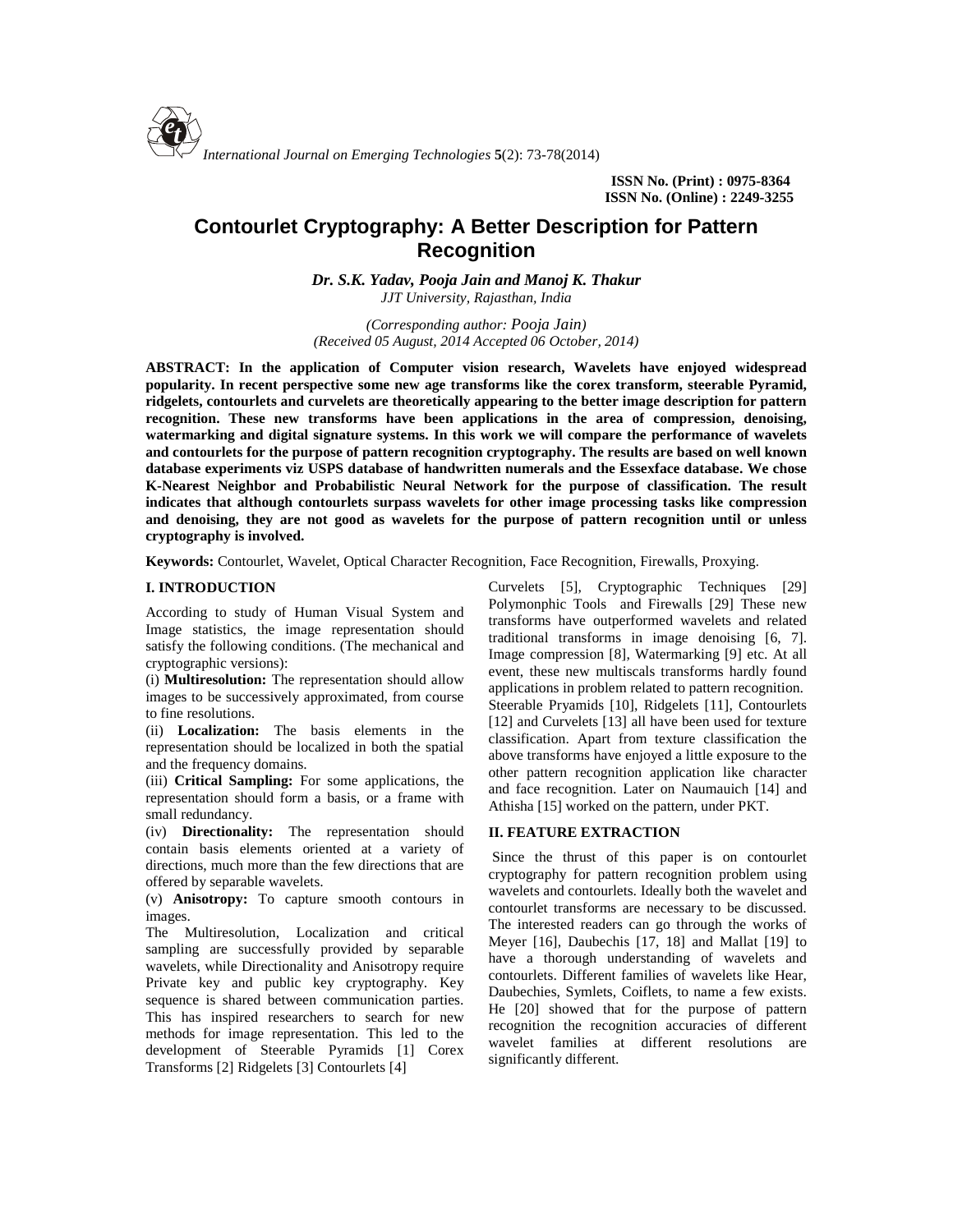### *A. Contourlet Transform*

It is basically a 2D transform defined in the discrete form to capture the contour information in all directions. It is basically in cryptic form, which is very suitable for image processing. Contourlet transform can be compared of wavelet transforms and can be coded in neural network and encrypted again. The wavelet transform is to use the square shaped brush strokes along the contour to paint the contour, with different brush sizes corresponding to the multiresolution structure of the wavelets. As the resolution becomes finer, the wavelet transform uses dots (small squares) to capture the contour. The contourlet transform uses different elongated stapes in a variety of directions following the contour to paint the contour with more flexibility. The contourlet transform uses contour segments to realize the local,

multi-resolutional and directional image expansion; As a result the transform is known as contourlet transform. The efficiency of a representation is defined as the ability of it to capture the information of an object in interest using fewer description. With parabolic sealing and sufficient directional vanishing moments, the contourlets achieve the optional approximations rate for a 2D piecewise smooth functions with twice continuously differentiable contours. With dyadic scaling and sufficient vanishing moments, the wavelets can approximate any two continuously differentiable 2D functions with arbitrary accuracy, the efficiency of the wavelet transform may not be as high as contourlet transform if the contour is not horizontally or vertically efficient as illustrated by Fig. 1.





Conceptually the contourlet transform firstly utilizes a wavelet like transform for edge detection such as the Laplacian Pyramid, and then the contourlet transform utilizes a local directional transform for contour segment detection such as the directional filter bank to link point discontinuities into the linear structure therefore contourlets may have elongated supports at various scales, directions and ratios. Contourlet segments have cryptic point to form images. The image in first decomposed into sub bands by Laplacian Pyramid and then each detail image is analyzed by the directional filter banks.

This cryptic scheme discussed have been implemented by Eslami and Radha [21]. The most improvements of cryptography are formed in two steps viz. sends inverse structure for reconstruction (robust in presence of noise) and Simplification of traditional directional filter bank by first sharing the image by certain angles them passing the shared image through two fan filters (one for vertical direction and other for horizontal direction). This shows that the contourlet transform is true 2D digital transform for cryptography.



**Fig. 2.** Flow graph of the contourlet transforms.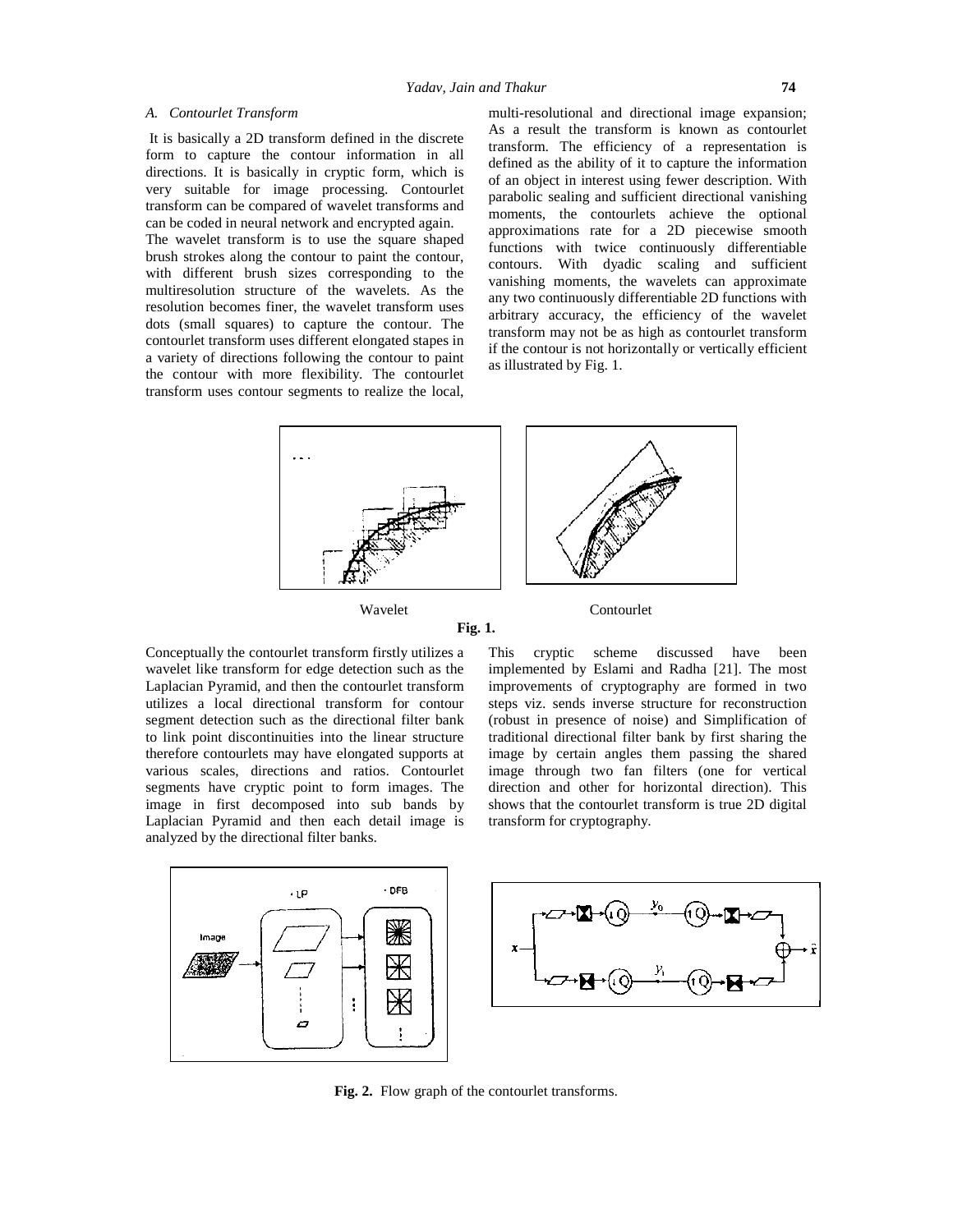The cryptography of above figure is:

(i) The parallelogram represents the sharing operator. (ii) The quincunx represents the vertical or horizontal

filter. (iii) The circle with Q inside represents down sampling or up sampling.

(iv) The left half is to expand the image by the contourlet transform.

(v) The right half is reconstruction.

# *B. Modern Cryptography*

The history of modern cryptography starts with the dressing of military ciphers. The shift operations were the earliest work. The mono-alphabetic, poly alphabetic and poly-graphic substitutions ciphers were based on the concept of substitution, where the set of plain alphabets were replaced by cipher alphabets. Transposition (cryptographic technique) involves the rearrangement of letters occurring in the text, making it unintelligible.

Cryptography can be classified as (i) Private Key (ii) Public Key Cryptography. In Private key cryptography, key sequences is shared between communicating devices. Pseudorandom noise sequence generators, linear feed back shift registers, block permutators were some of the complex key generation mechanism. The aim of initiating a programs to develop a single cryptographic algorithm which could be adopted as a standard by all organization led to the development of Data Encryption Standard (DES). Most encryption algorithms assure date privacy, a way to prevent remove other than the intended recipient from reading or modifying the message code in form of contourlets.



**Fig. 3.** General view of Cryptographic Algorithm

### *C. Firewalls*

The initial layer of defence against external threats and attaches to networks is called firewall. It helps to reduce the risk to an acceptable layer (level). Firewall technology is a set of mechanism that collectively enforce a security policy on communication traffic entering or leaving the guarded network domain. Firewalls protect material such as stored data, computation and communication resources. The packet-fittings mechanism operates primarily on the network layer. Operating on the transport layer is the circuit level proxy mechanism, while the application

specific proxy mechanism operates on top three layers.

At all seven layers cryptographic mechanism can be applied. Though firewalls guard any network domain they do impose some problems in the form of decreased data throughout and increased delay and jitter. The integrity and authenticity of these products can not be controlled without contourlets. However do exist to bypass firewalls configurations such as IPP (Internet Printing Protocol) and Web DAV (Web-based Distributed Authoring and Versioning).

| <b>Application Layer</b>  | <b>Application Specific</b> |             |
|---------------------------|-----------------------------|-------------|
| <b>Presentation Layer</b> | Proxy Mechanism             |             |
| <b>Session Layer</b>      |                             |             |
| <b>Transport Layer</b>    | Circuit Level Proxy         | Contourlets |
| Network Layer             | Packet Filtering            |             |
| Datalink Layer            |                             |             |
| Physical Layer            |                             |             |

Some protocols marketed as firewall friendly are in reality, designed to bypass firewall configurations.

# *D. Proxying*

Proxying provides Internet access to a single or a small number of hosts. A proxy server for a particular set of protocols runs on a dual-homed lost.

### **III. CLASSIFICATION**

Even though the focus of this study in on the feature extraction by contourlets and the intention is not increasing the classification accuracy up, but to study the relative performance of contourlet cryptography as bases of pattern recognition. We carry out the experimented with two different classifiers viz. K- Nearest Neighbour and Probabilistic Neural Network.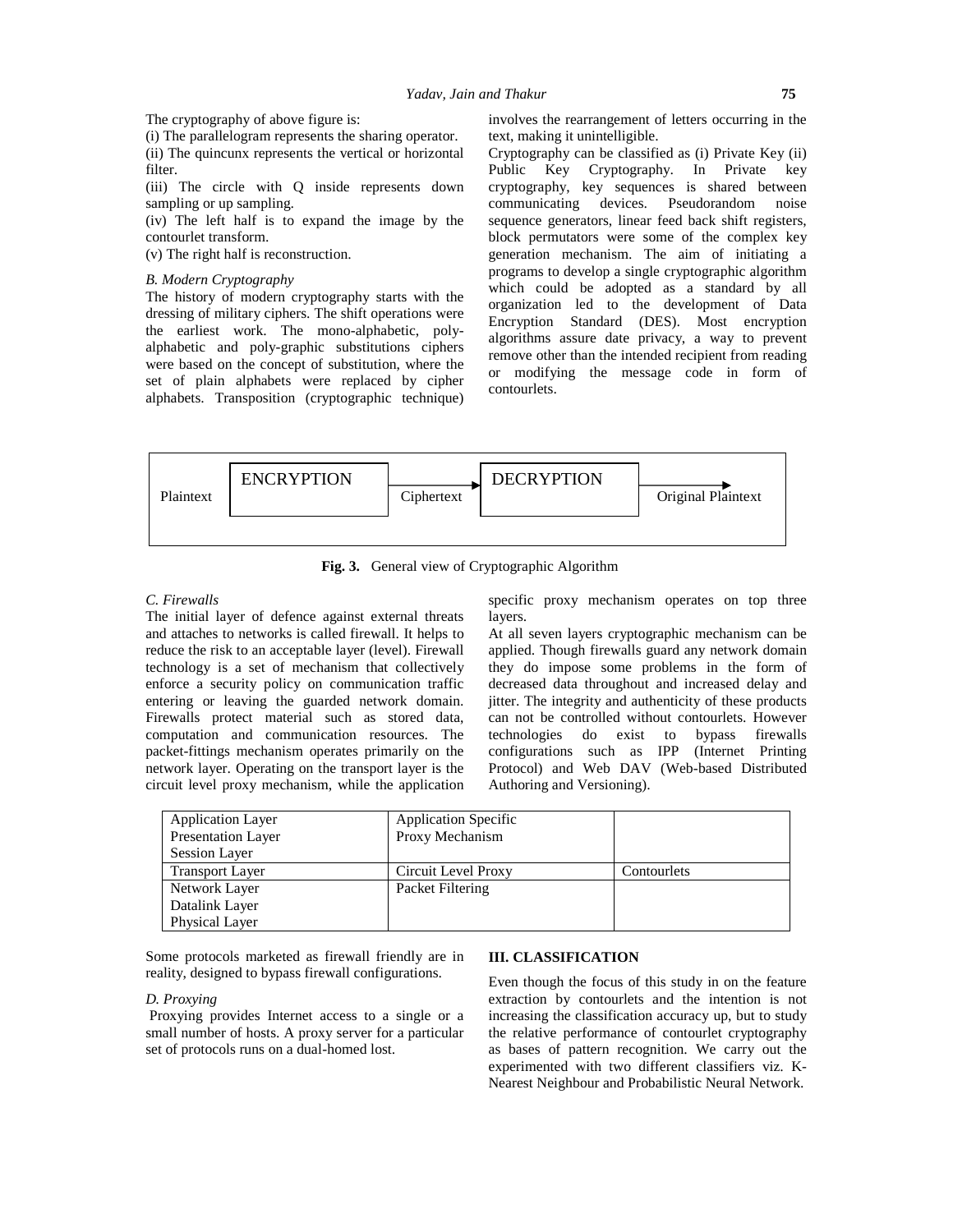It is not possible to go into the details of these two classifiers in this limited scope of the paper. But we will give a brief overview of both these classification schemes in the following two subsections.

#### *A. K-Nearest Neighbour Classifier*

A. K-Nearest Neighbour Classifier<br>The K Nearest Neighbour (KNN) classifier is one of the most simplest classifiers. A detailed discussion on the KNN classification technique can be obtained in the works of Dasarathy *et al* [22]. A short but formal definition for KNN classification can be as follows:

Given a set of prototype vectors,  $T_{xy} = \{(x_1, y_1), (x_2,$  $y_2$ ), ……,  $(x_i, y_i)$ }, the input vectors being  $x_i$ ,

 $X \subseteq R^n$  and corresponding targets being  $y_i$ ,  $Y = \{1, i\}$ 2, ….., c}.

Let  $\mathbb{R}^n$  (x) = {x' :  $||x - x'|| \le r^2$ } be a ball centered in the vector x in which lie K prototype vectors  $x_i$ , i  $\{1,$ 2, ....,*l*} i.e.  $|\{x_i | : x_i \mathbb{R}^n(x)\}| = K$ . The K Nearest Neighbour Classification rule  $q : X \ Y$  is defined as  $q(x) = arg max v(x, y)$ ,

Where v  $(x, y)$  is number of prototype vectors  $x_i$ , with targets

 $Y_i = y$  which lie in the ball  $x_i$   $R^n$  (x).

#### *B. Probabilistic Neural Network*

A Probabilistic Neural Network (to be called PNN henceforth) is an implementation of kernel discriminant analysis [23]. It is a multi-layered feedforward network with four layers: a) Input layer, b) Pattern layer, c) Summation layer and d) Output layer. Even though PNN has a large memory requirement and executes slower than the standard Backpropagation network the advantages that is brought forward are a) Faster Training, b) Inherently parallel structure and c) No local minima issues. The basic decision rule for a PNN is:

If the probability density function (pdf) of each of the populations is known, then an unknown, X, belongs

to Class "i" if  $f_i$  (X) >  $f_i$  (X), all  $I \neq j$   $f_k$  is the pdf for class k.

The pdf is estimated from the samples of the training set. For a single sample (in the population the pdf

becomes 1/ W ( $x - x_k/$ ), where x is the unknown input,  $x_k$  is the  $k^{th}$  sample, W is the weighting function and is the smoothing parameter.

The pdf for a single population can be estimated using Parzen's pdf estimator. The population pdf is Average of the pdf's for "n" samples of the population. The estimated pdf approaches the true pdf as the training set size increases and as long as the true pdf is smooth.

The weighting function W provides a "sphere of influence" – the function should be such that its value is large for small distances between the unknown input and the training sample while it should rapidly decrease to zero as the distance increases. 76<br>
uld rapidly<br>
the<br>
the<br>  $-\frac{(x-x_k)^2}{\sigma^2}$ <br>
X). Taking<br>
is the ndf

$$
\frac{1}{n\sigma}\sum_{k=1}^n W(\frac{x-x_k}{\sigma}).
$$

The commonly used weighting function is the

76  
\nuple while it should rapidly  
\nance increases.  
\n
$$
g(x) = \frac{1}{n\sigma} \sum_{k=1}^{n} e^{-\frac{(x - x_k)^2}{\sigma^2}}
$$
\n
$$
N N \text{ is a vector (X). Taking}
$$

2

Gaussian funcation,  $g(x) =$ 

76<br>while it should rapidly<br>increases.<br>function is the<br> $(x) = \frac{1}{n\sigma} \sum_{k=1}^{n} e^{-\frac{(x - x_k)^2}{\sigma^2}}$ <br>s a vector (X). Taking<br>ghting function the pdf<br>tion) is<br> $\frac{x - x_1|^2}{\sigma^2}$ 76<br> *k* while it should rapidly<br> *g* tincreases.<br> *g* (*x*) =  $\frac{1}{n\sigma} \sum_{k=1}^{n} e^{-\frac{(x - x_k)^2}{\sigma^2}}$ <br> *is* a vector (*X*). Taking<br> *ighting function the pdf*<br>
<u>lation</u>) is<br>
<u>[*x* - *x*<sub>1</sub><sup>2</sup></sup></u> The actual input to the PNN is a vector  $(X)$ . Taking into account the Gaussian weighting function the pdf for a single sample (in a population) is while it should rapidly<br>
e increases.<br>
g function is the<br>  $g(x) = \frac{1}{n\sigma} \sum_{k=1}^{n} e^{-\frac{(x - x_k)^2}{\sigma^2}}$ <br>
is a vector (X). Taking<br>
ghting function the pdf<br>
ation) is<br>  $\frac{|x - x_1|^2}{2\sigma^2}$ <br>  $\frac{|x - x_1|^2}{2\sigma^2}$ veighting function is the<br>  $g(x) = \frac{1}{n\sigma} \sum_{k=1}^{n} e^{-\frac{(x - x_k)^2}{\sigma^2}}$ <br>  $g(x) = \frac{1}{n\sigma} \sum_{k=1}^{n} e^{-\frac{(x - x_k)^2}{\sigma^2}}$ <br>  $g(x) = \frac{1}{n\sigma} \sum_{k=1}^{n} e^{-\frac{(x - x_k)^2}{2\sigma^2}}$ <br>  $g(x) = \frac{|x - x_k|^2}{2\sigma^2}$ <br>  $g(x) = \frac{|x - x_k|^2}{2\sigma^2}$ <br>  $g(x) = \frac{1}{n\sigma$ veighting function is the<br>  $g(x) = \frac{1}{n\sigma} \sum_{k=1}^{n} e^{-\frac{(x - x_k)^2}{\sigma^2}}$ <br>
(x) =<br> **p** PNN is a vector (X). Taking<br>
sian weighting function the pdf<br>
(a population) is<br>  $\frac{|X - X_1|^2}{\sigma^p e^{-2\sigma^2}}$ <br>
wn input,  $X_i$  is the K<sup>th</sup> sam

$$
\frac{1}{(2\pi)^{p/2} \sigma^p} e^{-\frac{|X - X_1|^2}{2\sigma^2}}
$$

76<br>
ining sample while it should rapidly<br>
as the distance increases.<br>  $\frac{x_k}{\sqrt{n}}$ <br>
Sed weighting function is the<br>  $g(x) = \frac{1}{n\sigma} \sum_{k=1}^{n} e^{-\frac{(x-x_k)^2}{\sigma^2}}$ <br>
to the PNN is a vector (X). Taking<br>
Gaussian weighting function **16**<br>
ong sample while it should rapidly<br>
the distance increases.<br>
<br> **d** weighting function is the<br>  $g(x) = \frac{1}{n\sigma} \sum_{k=1}^{n} e^{-\frac{(x - x_k)^2}{\sigma^2}}$ <br>  $g(x) =$ <br>
the PNN is a vector (X). Taking<br>
ususian weighting function the pdf<br> where X is the unknown input,  $X_i$  is the K<sup>th</sup> sample, is the smoothing parameter and p is the length of the vector. (c) =  $\cos(\lambda) = \frac{1}{2} \cos(\lambda) - \frac{1}{2} \cos(\lambda) = \frac{1}{2} \cos(\lambda) - \frac{1}{2} \cos(\lambda)$ <br>
(all population) is<br>  $\frac{|X - X_1|^2}{2\sigma^2}$ <br>
(b) input,  $X_i$  is the K<sup>th</sup> sample, eter and p is the length of the<br>
(c) a single population can be<br>
(c) a sing cation,  $g(x)$  =<br>
uput to the PNN is a vector (<br>
the Gaussian weighting funct<br>
ample (in a population) is<br>  $\frac{1}{(2\pi)^{p/2} \sigma^p} e^{\frac{|X-X_1|^2}{2\sigma^2}}$ <br>
e unknown input,  $X_i$  is the  $K^d$ <br>
ing parameter and p is the les<br>
the p  $\sigma$   $\sum_{k=1}^{n} W(\frac{x - x_k}{\sigma})$ <br>
le commonly used weighting fu<br>
le commonly used weighting fu<br>
aussian funcation,  $g(x) =$ <br>
le actual input to the PNN is is<br>
to account the Gaussian weigh<br>
r a single sample (in a population<br> (2 )  $g(x) = \frac{g(x) - \frac{1}{n\sigma} \sum e^{i\sigma}}{n\sigma}$ <br>
the PNN is a vector (X). Taking<br>
ussian weighting function the pdf<br>
in a population) is<br>  $\frac{1}{\sigma} e^{-\frac{|X - X_1|^2}{2\sigma^2}}$ <br>
by  $\frac{f(x) - \frac{1}{\sigma^2}}{2\sigma^2}$ <br>
by  $\frac{f(x) - \frac{1}{\sigma^2}}{2\sigma^2}$ <br>
fo **i** and input to the PNN is a vector (X) the actual input to the PNN is a vector (X) the actual input to the Gaussian weighting function r a single sample (in a population) is  $\frac{1}{(2\pi)^{p/2} \sigma^p} e^{\frac{|X-X_1|^2}{2\sigma^2}}$  erec  $\frac{1}{n\sigma} \sum_{k=1}^{n} W\left(\frac{x - x_k}{\sigma}\right)$ .<br>
The commonly used weighting function is the<br> *g*(*x*) =  $\frac{1}{n\sigma} \sum_{k=1}^{n} e^{-\frac{(x - x_k)^2}{\sigma^2}}$ <br>
The actual input to the PNN is a vector (*X*). Taking<br>
the actual input to the PNN is **π** ( $\frac{1}{\sigma}$ )<br>
nonly used weighting function is the<br>
funcation,  $g(x) = \frac{g(x) = \frac{1}{nG} \sum_{k=1}^{n} e^{\frac{(x-x_k)^2}{G^2}}}{\frac{1}{nG}}$ <br>
I input to the PNN is a vector (X). Taking<br>
nut the Gaussian weighting function the pdf<br>
is ample wn input,  $X_i$  is the<br>meter and p is the<br>or a single popul<br>or a single popul<br> $\frac{|X-X|^2}{e^{-2\sigma^2}}$ <br>is for the n, samp<br>is the n, samp<br> $\log \log_i(X) > g_i(X)$ <br> $\frac{|X-X|^2}{2\sigma^2}$ exactual input to the PNN is a v<br>
a cocount the Gaussian weightin<br>
a single sample (in a population)<br>  $\frac{1}{(2\pi)^{p/2} \sigma^p} e^{\frac{|X-X_1|}{2\sigma^2}}$ <br>
ex X is the unknown input, X<sub>i</sub> is<br>
the smoothing parameter and p i<br>
tor.<br>
bef  $(2\pi)^{p/2}$   $\sigma^p$ <br>
known input,  $X_i$  is the K<sup>th</sup> sample,<br>
parameter and p is the length of the<br>
odf for a single population can be<br>  $\frac{1}{n_i} \sum_{k=1}^{n_i} e^{\frac{|X-X|^2}{2\sigma^2}}$ <br>
pdf's for the n, samples in the i<sup>th</sup><br>
llowing The actual input to the PNN is a vector (X). Taking<br>tho account the Gaussian weighting function the pdf<br>or a single sample (in a population) is<br> $\frac{1}{(2\pi)^{p/2} \sigma^p} e^{\frac{|X - X_1|^2}{2\sigma^2}}$ <br>here X is the unknown input, X<sub>i</sub> i

As before the pdf for a single population can be calculated to be

$$
g_i(X) = \frac{1}{(2\pi)^{p/2} \sigma^p n_i} \sum_{k=1}^{n_i} e^{\frac{|X-X|^2}{2\sigma^2}}
$$

(average of the pdf's for the n, samples in the  $i<sup>th</sup>$ population). Following the above discussion the classification rule will be  $g_i(X) > g_i(X)$ , all *i j* 

$$
g_i(X) = \frac{1}{n_1} \sum_{k=1}^{n_i} e^{\frac{|X - X|^2}{2\sigma^2}}
$$

(eliminating common factors).

As the training set increases in size the PNN asymptotically converges to the Bayes Optimal Classifier.

## **IV. DATABASES**

The experiments were carried out on some benchmark databases. A brief discussion on the databases will entail in the following paragraphs.

#### *A. USPS Database [24, 25]*

The US postal service database (USPS) consists of 9298 handwritten numerals of size 16 x 16 pixel with intensity values varying between 0 and 2.7291 samples constitute the training set and the rest 2007 images consist of the testing set.



**Fig. 4.** Samples from the USPS Database.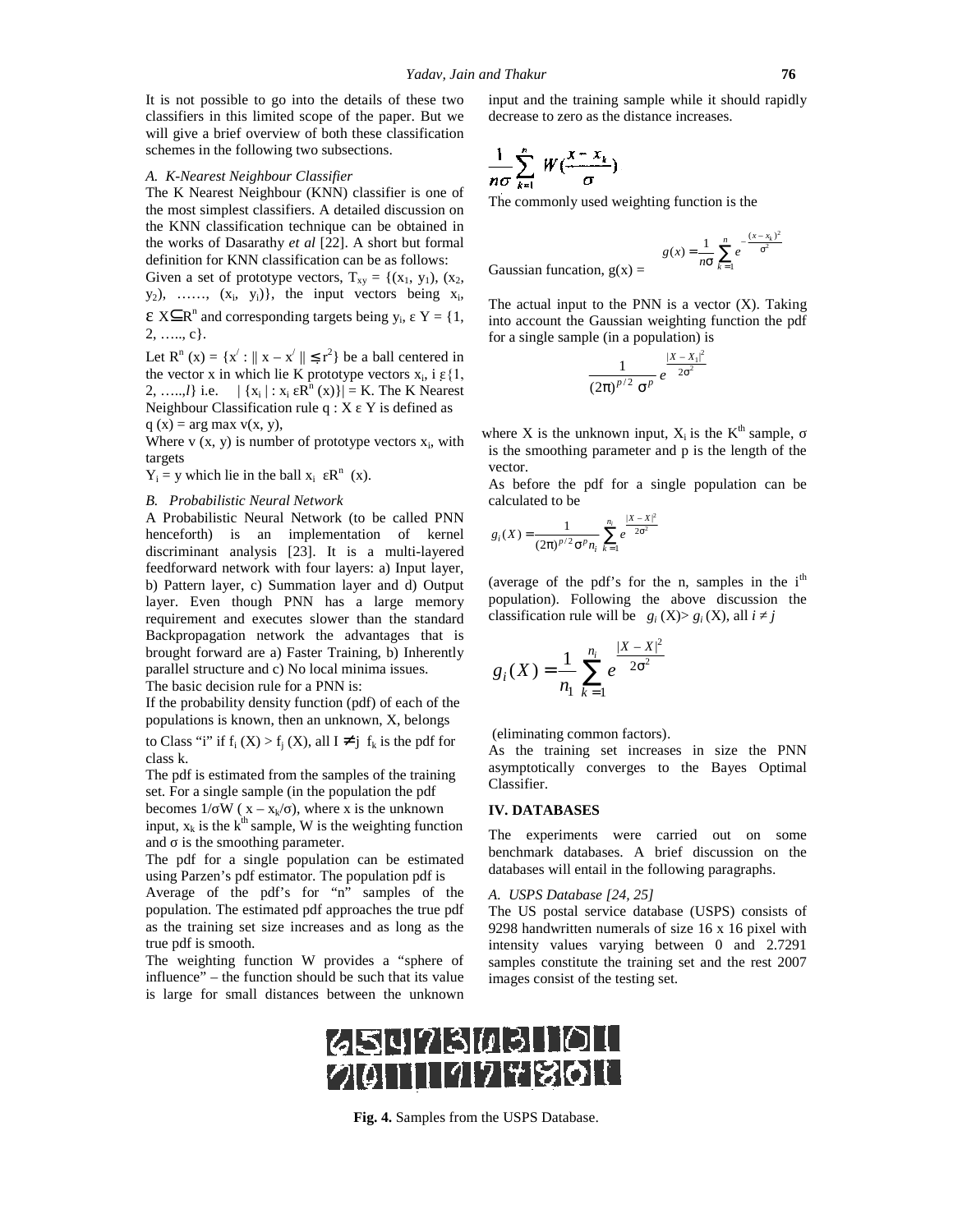# *Yadav, Jain and Thakur* **77**

### *B. Essex Face Databases [26]*

The Essex Face Database is held in four directories viz., faces94, faces95, faces96, grimace; in order of increasing difficulty, Faces96 and Grimace are the most difficult, though for two different reasons (variation of background and scale, versus extreme variation of expressions).

The 4 datasets have both male and female subjects, and have representatives from 4 different races. The subjects are mostly university students but there are some subjects of an higher age range.

# **V. RESULTS**

All the experiments were performed on an AMD 64 Bit  $3200 +$  machine with 1 GB RAM and running Windows XP 32 Bit. The programming environment of choice was that of Matlab 6.5.



**Fig. 5.** Image Description through Contourlet Cryptography & Wavelets.

As mentioned earliest the wavelet family of choice was Coiflets

1. Only the approximate coefficients at the first level of decomposition were used an image descriptors.

# **CONCLUSION**

Our work has been the first attempt for utilizing contourlet transform for addressing problems in pattern recognition. The above results show that the wavelets are almost better than contourlets for pattern recognition from images. However, the result of this work should not deter future research in this area. It must be remembered that, following traditional approaches, we have made use of only the approximate coefficients for pattern recognition. But studies from other related areas of image processing like denoising [6, 7] and compression [8] indicate that<br>the detailed directional coefficients of the the detailed directional coefficients of the Multiresolution transforms carry important information. In future research, we will attempt to make use of the detailed directional coefficients for the purpose of pattern recognition. Such studies have not been attempted earlier, and appear to be an interesting area of research where the individual shortcomings of the detailed directional coefficients (it was mentioned earlier that the recognition accuracy with the detailed coefficients were very poor) can be removed by fusing the approximate and detailed transforms to achieve better results in computer vision. Already the new Multiresolution multidirectional transforms are proving their worth in texture classification.

This study proves that, by only using the approximate coefficient of contourlet transform, good recognition accuracy can not be obtained. In the future we should focus on the utilizing the detailed transformed coefficients for better pattern recognition accuracy.

# **REFERENCES**

[1]. E.P. Simoncelli, W.T. Freeman, E.H. Adelson and D.J. Heeger, "Shiftable multi-scale transforms". IEEE Trans. Information Theory, Special issue on Wavelets. Vol. **38**, Issue 2, March 1992, pp. 587-607. [2]. A.B. Watson, "The cortex transform: rapid computation of simulated neural images", Computer Vision, Graphics, and Image Processing, Vol. **39**, Issue 3, Sept. 1987, pp. 311-27.

[3]. Key Technology in Information Security D.S. Athisha (Vol. **22** pp. 173-181) IETE (T.R.)

[4]. M.N. Do and M. Vetterli, "The contourlet transform: an efficient directional Multiresolution image representation". *IEEE Transactions Image on Processing*, Vol. **14**, Issue 12, Dec. 2005, pp. 2091- 2106.

**[5].** E.J. Candes and D.L. Donoho, "Curvelets – A Surprisingly Effective Nonadaptive Representation for Objects with Edges, Curves and Surfaces", L.L. Schumaker et al (eds), Vanderbilt University Press, Nashville, TN, 1999.

[6]. J.L. Starck, E.J. Candes and D.L. Donoho, "The curvelet transform for image denoising", *IEEE transactions on image processing*, Vol. **II**, Issue 6, 2002, pp. 670-684.

[7]. A.L. da Cunha, J. Zhou, and M.N. Do, "Nonsub sampled contourlet transform: filter design and application in image denoising", *Proc. of IEEE International Conference on Image Processing, Genoa*, Italy, Sep. 2005.

[8]. A.N. Balbachir and P.M. Goebel, "The

Contourlet Transform for Image Compression",

*Physics in Signal and Image Processing,* Toulouse, France, January, 2005.

[9]. F. Drira, F. Denis, A. Baskurt, F. Truchetet and O. Laligant, "Image watermaking technique based on the steerable pyramid transform", Wavelet applications in industrial processing II, Philadelphia, PA, October 2004.